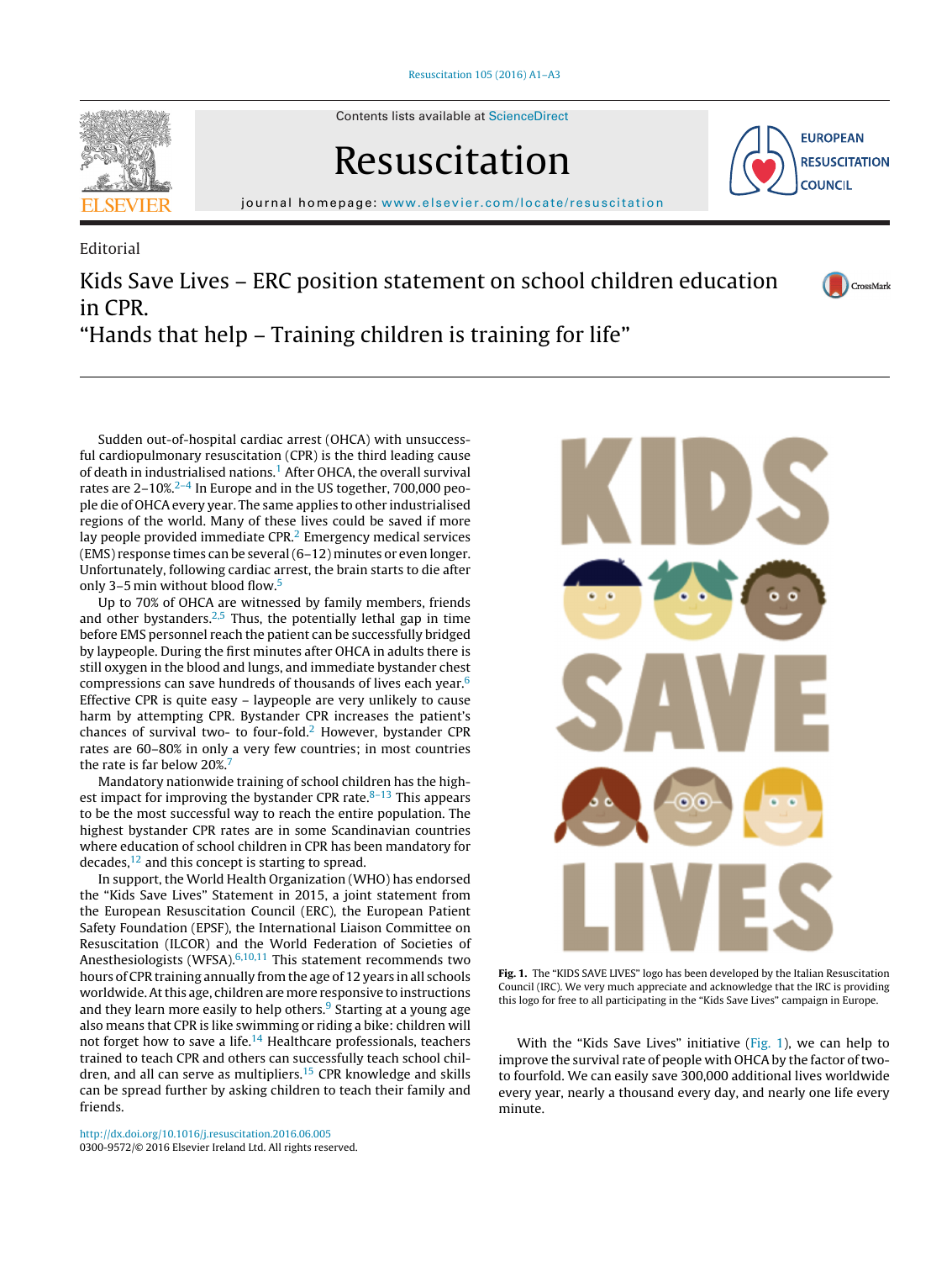## <span id="page-1-0"></span>**The 10 ERC principles – increasing survival with "Kids Save Lives":**

- 1. Everyone can save a life even children can save a life. $9-16$
- 2. Up to two hours of CPR training a year for school children is enough.9–11,15,16
- 3. Training must involve hands-on practice which may be augmented with theoretical – including virtual – learning. Such training has also been performed without sophisticated equipment or specific resuscitation manikins.
- 4. Annual training of school children should start by the age of 12 years or earlier.<sup>9-11,15</sup>
- 5. Trained children should be encouraged to train other people. The homework for all children after such training should be: please train 10 other people within the next two weeks and report.
- 6. A wide range of people, including anaesthesiologists, cardiologists, emergency physicians, nurses, paramedics, medical and other healthcare students, trained teachers and many other volunteers can successfully teach school children in CPR – in schools, in hospitals and elsewhere. $6,9,15,16$
- 7. The responsible people in the Ministries of Education and/or Ministries of Schools and other leading politicians of each country should implement a nationwide programme for teaching CPR to school children.<sup>12</sup>
- 8. Every National Resuscitation Council(NRC) or similar organisation should support the implementation of a national initiative and "Kids Save Lives" campaign in its country.
- 9. With "Kids Save Lives", children will also learn relevant social responsibility and social skills.9–11
- 10. National programmes that train school children in CPR can save more lives, improve productivity of society, and reduce healthcare costs.12,17

#### **Conflicts of interest statement**

Bernd W. Böttiger is ERC Board Director Science and Research; Associated Editor, European Journal of Anaesthesiology; Speakers honorarium from Medupdate, FoMF, Baxalta, Bayer Vital; Chairman, German Resuscitation Council(GRC); Board Member, German Society of Anaesthesiology and Intensive Care Medicine (DGAI); Board Member, German Society of interdisciplinary Intensive Care and Emergency Medicine (DIVI); Associated Editor, Resuscitation. Leo Bossaert is ERC Board Representative of the Advisory Committee. Maaret Castren is Chair, European Resuscitation Council. Diana Cimpoesu has no conflicts, Advisory Representative of NRCs – ERC Board. Marios Georgiou is ERC Board Director External Affairs. Robert Greif is ERC Board Director Training and Education; Editor in Chief, Trends in Anaesthesia and Critical Care; Associate Editor, European Journal of Anaesthesiology. Monika Grünfeld has no conflicts. Andy Lockey has no conflicts. Carsten Lott has no conflicts. Ian Maconochie has no conflicts; Lead of the working group on the paediatric guidelines for ERC. Ronald Melieste is ERC Board Director Marketing. Koenraad G. Monsieurs is ERC Director Guidelines and ILCOR. Jerry P. Nolan is Vice-Chair, European Resuscitation Council; Editor-in-Chief, Resuscitation. Gavin D. Perkins is Editor, Resuscitation; National Institute for Health Research Senior Investigator; Director of Research, Intensive Care Foundation, UK. Violetta Raffay has no conflicts. Joachim Schlieber is Chair, ERC International Course Committee for Immediate Life Support; Board Member, Austrian Resuscitation Council (ARC); Federico Semeraro is Chairman, Italian Resuscitation Council (IRC). Jasmeet Soar is Editor, Resuscitation. Anatolij Truhlar is ERC Board Effective NRC Representative. Patrick Van de Voorde has no conflicts. Jonathan Wyllie is ERC non-voting Board

member; Resuscitation Council UK executive member. SabineWingen has no conflicts.

#### **References**

- 1. [Taniguchi](http://refhub.elsevier.com/S0300-9572(16)30100-9/sbref0090) [D,](http://refhub.elsevier.com/S0300-9572(16)30100-9/sbref0090) [Baernstein](http://refhub.elsevier.com/S0300-9572(16)30100-9/sbref0090) [A,](http://refhub.elsevier.com/S0300-9572(16)30100-9/sbref0090) [Nichol](http://refhub.elsevier.com/S0300-9572(16)30100-9/sbref0090) [G.](http://refhub.elsevier.com/S0300-9572(16)30100-9/sbref0090) [Cardiac](http://refhub.elsevier.com/S0300-9572(16)30100-9/sbref0090) [arrest:](http://refhub.elsevier.com/S0300-9572(16)30100-9/sbref0090) [a](http://refhub.elsevier.com/S0300-9572(16)30100-9/sbref0090) [public](http://refhub.elsevier.com/S0300-9572(16)30100-9/sbref0090) [health](http://refhub.elsevier.com/S0300-9572(16)30100-9/sbref0090) [perspective.](http://refhub.elsevier.com/S0300-9572(16)30100-9/sbref0090) [Emerg](http://refhub.elsevier.com/S0300-9572(16)30100-9/sbref0090) [Med](http://refhub.elsevier.com/S0300-9572(16)30100-9/sbref0090) [Clin](http://refhub.elsevier.com/S0300-9572(16)30100-9/sbref0090) [North](http://refhub.elsevier.com/S0300-9572(16)30100-9/sbref0090) [Am](http://refhub.elsevier.com/S0300-9572(16)30100-9/sbref0090) [2012;30:1–12.](http://refhub.elsevier.com/S0300-9572(16)30100-9/sbref0090)
- 2. [Böttiger](http://refhub.elsevier.com/S0300-9572(16)30100-9/sbref0095) [BW,](http://refhub.elsevier.com/S0300-9572(16)30100-9/sbref0095) [Grabner](http://refhub.elsevier.com/S0300-9572(16)30100-9/sbref0095) [C,](http://refhub.elsevier.com/S0300-9572(16)30100-9/sbref0095) [Bauer](http://refhub.elsevier.com/S0300-9572(16)30100-9/sbref0095) [H,](http://refhub.elsevier.com/S0300-9572(16)30100-9/sbref0095) [et](http://refhub.elsevier.com/S0300-9572(16)30100-9/sbref0095) [al.](http://refhub.elsevier.com/S0300-9572(16)30100-9/sbref0095) [Long](http://refhub.elsevier.com/S0300-9572(16)30100-9/sbref0095) [term](http://refhub.elsevier.com/S0300-9572(16)30100-9/sbref0095) [outcome](http://refhub.elsevier.com/S0300-9572(16)30100-9/sbref0095) [after](http://refhub.elsevier.com/S0300-9572(16)30100-9/sbref0095) [out-of-hospital](http://refhub.elsevier.com/S0300-9572(16)30100-9/sbref0095) [cardiac](http://refhub.elsevier.com/S0300-9572(16)30100-9/sbref0095) [arrest](http://refhub.elsevier.com/S0300-9572(16)30100-9/sbref0095) [with](http://refhub.elsevier.com/S0300-9572(16)30100-9/sbref0095) [physician](http://refhub.elsevier.com/S0300-9572(16)30100-9/sbref0095) [staffed](http://refhub.elsevier.com/S0300-9572(16)30100-9/sbref0095) [emergency](http://refhub.elsevier.com/S0300-9572(16)30100-9/sbref0095) [medical](http://refhub.elsevier.com/S0300-9572(16)30100-9/sbref0095) [services:](http://refhub.elsevier.com/S0300-9572(16)30100-9/sbref0095) [the](http://refhub.elsevier.com/S0300-9572(16)30100-9/sbref0095) [Utstein](http://refhub.elsevier.com/S0300-9572(16)30100-9/sbref0095) [style](http://refhub.elsevier.com/S0300-9572(16)30100-9/sbref0095) [applied](http://refhub.elsevier.com/S0300-9572(16)30100-9/sbref0095) [to](http://refhub.elsevier.com/S0300-9572(16)30100-9/sbref0095) [a](http://refhub.elsevier.com/S0300-9572(16)30100-9/sbref0095) [midsized](http://refhub.elsevier.com/S0300-9572(16)30100-9/sbref0095) [urban/suburban](http://refhub.elsevier.com/S0300-9572(16)30100-9/sbref0095) [area.](http://refhub.elsevier.com/S0300-9572(16)30100-9/sbref0095) [Heart](http://refhub.elsevier.com/S0300-9572(16)30100-9/sbref0095) [1999;82:674–9.](http://refhub.elsevier.com/S0300-9572(16)30100-9/sbref0095)
- 3. [Monsieurs](http://refhub.elsevier.com/S0300-9572(16)30100-9/sbref0100) [KG,](http://refhub.elsevier.com/S0300-9572(16)30100-9/sbref0100) [Nolan](http://refhub.elsevier.com/S0300-9572(16)30100-9/sbref0100) [JP,](http://refhub.elsevier.com/S0300-9572(16)30100-9/sbref0100) [Bossaert](http://refhub.elsevier.com/S0300-9572(16)30100-9/sbref0100) [LL,](http://refhub.elsevier.com/S0300-9572(16)30100-9/sbref0100) [et](http://refhub.elsevier.com/S0300-9572(16)30100-9/sbref0100) [al.,](http://refhub.elsevier.com/S0300-9572(16)30100-9/sbref0100) [ERC](http://refhub.elsevier.com/S0300-9572(16)30100-9/sbref0100) [Guidelines](http://refhub.elsevier.com/S0300-9572(16)30100-9/sbref0100) [2015](http://refhub.elsevier.com/S0300-9572(16)30100-9/sbref0100) [Writing](http://refhub.elsevier.com/S0300-9572(16)30100-9/sbref0100) [Group.](http://refhub.elsevier.com/S0300-9572(16)30100-9/sbref0100) [European](http://refhub.elsevier.com/S0300-9572(16)30100-9/sbref0100) [Resuscitation](http://refhub.elsevier.com/S0300-9572(16)30100-9/sbref0100) [Council](http://refhub.elsevier.com/S0300-9572(16)30100-9/sbref0100) [Guidelines](http://refhub.elsevier.com/S0300-9572(16)30100-9/sbref0100) [for](http://refhub.elsevier.com/S0300-9572(16)30100-9/sbref0100) [Resuscitation](http://refhub.elsevier.com/S0300-9572(16)30100-9/sbref0100) [2015:](http://refhub.elsevier.com/S0300-9572(16)30100-9/sbref0100) [Section](http://refhub.elsevier.com/S0300-9572(16)30100-9/sbref0100) [1.](http://refhub.elsevier.com/S0300-9572(16)30100-9/sbref0100) [Executive](http://refhub.elsevier.com/S0300-9572(16)30100-9/sbref0100) [summary.](http://refhub.elsevier.com/S0300-9572(16)30100-9/sbref0100) [Resuscitation](http://refhub.elsevier.com/S0300-9572(16)30100-9/sbref0100) [2015;95:1–80.](http://refhub.elsevier.com/S0300-9572(16)30100-9/sbref0100)
- 4. [Nolan](http://refhub.elsevier.com/S0300-9572(16)30100-9/sbref0105) [JP,](http://refhub.elsevier.com/S0300-9572(16)30100-9/sbref0105) [Hazinski](http://refhub.elsevier.com/S0300-9572(16)30100-9/sbref0105) [MF,](http://refhub.elsevier.com/S0300-9572(16)30100-9/sbref0105) [Aickin](http://refhub.elsevier.com/S0300-9572(16)30100-9/sbref0105) [R,](http://refhub.elsevier.com/S0300-9572(16)30100-9/sbref0105) [et](http://refhub.elsevier.com/S0300-9572(16)30100-9/sbref0105) [al.](http://refhub.elsevier.com/S0300-9572(16)30100-9/sbref0105) [Part](http://refhub.elsevier.com/S0300-9572(16)30100-9/sbref0105) [1:](http://refhub.elsevier.com/S0300-9572(16)30100-9/sbref0105) [Executive](http://refhub.elsevier.com/S0300-9572(16)30100-9/sbref0105) [summary:](http://refhub.elsevier.com/S0300-9572(16)30100-9/sbref0105) [2015](http://refhub.elsevier.com/S0300-9572(16)30100-9/sbref0105) [International](http://refhub.elsevier.com/S0300-9572(16)30100-9/sbref0105) [Consensus](http://refhub.elsevier.com/S0300-9572(16)30100-9/sbref0105) [on](http://refhub.elsevier.com/S0300-9572(16)30100-9/sbref0105) [Cardiopulmonary](http://refhub.elsevier.com/S0300-9572(16)30100-9/sbref0105) [Resuscitation](http://refhub.elsevier.com/S0300-9572(16)30100-9/sbref0105) [and](http://refhub.elsevier.com/S0300-9572(16)30100-9/sbref0105) [Emergency](http://refhub.elsevier.com/S0300-9572(16)30100-9/sbref0105) [Cardiovascular](http://refhub.elsevier.com/S0300-9572(16)30100-9/sbref0105) [Care](http://refhub.elsevier.com/S0300-9572(16)30100-9/sbref0105) [Science](http://refhub.elsevier.com/S0300-9572(16)30100-9/sbref0105) [with](http://refhub.elsevier.com/S0300-9572(16)30100-9/sbref0105) [Treatment](http://refhub.elsevier.com/S0300-9572(16)30100-9/sbref0105) [Recommendations.](http://refhub.elsevier.com/S0300-9572(16)30100-9/sbref0105) [Resuscitation](http://refhub.elsevier.com/S0300-9572(16)30100-9/sbref0105) [2015;95:e1–31.](http://refhub.elsevier.com/S0300-9572(16)30100-9/sbref0105)
- 5. [Breckwoldt](http://refhub.elsevier.com/S0300-9572(16)30100-9/sbref0110) [J,](http://refhub.elsevier.com/S0300-9572(16)30100-9/sbref0110) [Schloesser](http://refhub.elsevier.com/S0300-9572(16)30100-9/sbref0110) [S,](http://refhub.elsevier.com/S0300-9572(16)30100-9/sbref0110) [Arntz](http://refhub.elsevier.com/S0300-9572(16)30100-9/sbref0110) [HR.](http://refhub.elsevier.com/S0300-9572(16)30100-9/sbref0110) [Perceptions](http://refhub.elsevier.com/S0300-9572(16)30100-9/sbref0110) [of](http://refhub.elsevier.com/S0300-9572(16)30100-9/sbref0110) [collapse](http://refhub.elsevier.com/S0300-9572(16)30100-9/sbref0110) [and](http://refhub.elsevier.com/S0300-9572(16)30100-9/sbref0110) [assessment](http://refhub.elsevier.com/S0300-9572(16)30100-9/sbref0110) [of](http://refhub.elsevier.com/S0300-9572(16)30100-9/sbref0110) [cardiac](http://refhub.elsevier.com/S0300-9572(16)30100-9/sbref0110) [arrest](http://refhub.elsevier.com/S0300-9572(16)30100-9/sbref0110) [by](http://refhub.elsevier.com/S0300-9572(16)30100-9/sbref0110) [bystanders](http://refhub.elsevier.com/S0300-9572(16)30100-9/sbref0110) [of](http://refhub.elsevier.com/S0300-9572(16)30100-9/sbref0110) [out-of-hospital](http://refhub.elsevier.com/S0300-9572(16)30100-9/sbref0110) [cardiac](http://refhub.elsevier.com/S0300-9572(16)30100-9/sbref0110) [arrest](http://refhub.elsevier.com/S0300-9572(16)30100-9/sbref0110) [\(OOHCA\).](http://refhub.elsevier.com/S0300-9572(16)30100-9/sbref0110) [Resus](http://refhub.elsevier.com/S0300-9572(16)30100-9/sbref0110)[citation](http://refhub.elsevier.com/S0300-9572(16)30100-9/sbref0110) [2009;80:1108](http://refhub.elsevier.com/S0300-9572(16)30100-9/sbref0110)–[13.](http://refhub.elsevier.com/S0300-9572(16)30100-9/sbref0110)
- 6. [Böttiger](http://refhub.elsevier.com/S0300-9572(16)30100-9/sbref0115) [BW.](http://refhub.elsevier.com/S0300-9572(16)30100-9/sbref0115) ["A](http://refhub.elsevier.com/S0300-9572(16)30100-9/sbref0115) [Time](http://refhub.elsevier.com/S0300-9572(16)30100-9/sbref0115) [to](http://refhub.elsevier.com/S0300-9572(16)30100-9/sbref0115) [Act"](http://refhub.elsevier.com/S0300-9572(16)30100-9/sbref0115) [Anaesthesiologists](http://refhub.elsevier.com/S0300-9572(16)30100-9/sbref0115) [in](http://refhub.elsevier.com/S0300-9572(16)30100-9/sbref0115) [resuscitation](http://refhub.elsevier.com/S0300-9572(16)30100-9/sbref0115) [help](http://refhub.elsevier.com/S0300-9572(16)30100-9/sbref0115) [save](http://refhub.elsevier.com/S0300-9572(16)30100-9/sbref0115) [200,000](http://refhub.elsevier.com/S0300-9572(16)30100-9/sbref0115) [lives](http://refhub.elsevier.com/S0300-9572(16)30100-9/sbref0115) [per](http://refhub.elsevier.com/S0300-9572(16)30100-9/sbref0115) [year](http://refhub.elsevier.com/S0300-9572(16)30100-9/sbref0115) [worldwide:](http://refhub.elsevier.com/S0300-9572(16)30100-9/sbref0115) [school](http://refhub.elsevier.com/S0300-9572(16)30100-9/sbref0115) [children,](http://refhub.elsevier.com/S0300-9572(16)30100-9/sbref0115) [lay](http://refhub.elsevier.com/S0300-9572(16)30100-9/sbref0115) [resuscitation,](http://refhub.elsevier.com/S0300-9572(16)30100-9/sbref0115) [telephone-](http://refhub.elsevier.com/S0300-9572(16)30100-9/sbref0115)[CPR,](http://refhub.elsevier.com/S0300-9572(16)30100-9/sbref0115) [IOM](http://refhub.elsevier.com/S0300-9572(16)30100-9/sbref0115) [and](http://refhub.elsevier.com/S0300-9572(16)30100-9/sbref0115) [more.](http://refhub.elsevier.com/S0300-9572(16)30100-9/sbref0115) [Eur](http://refhub.elsevier.com/S0300-9572(16)30100-9/sbref0115) [J](http://refhub.elsevier.com/S0300-9572(16)30100-9/sbref0115) [Anaesthesiol](http://refhub.elsevier.com/S0300-9572(16)30100-9/sbref0115) [2015;32:825](http://refhub.elsevier.com/S0300-9572(16)30100-9/sbref0115)–[7.](http://refhub.elsevier.com/S0300-9572(16)30100-9/sbref0115)
- 7. [Gräsner](http://refhub.elsevier.com/S0300-9572(16)30100-9/sbref0120) [JT,](http://refhub.elsevier.com/S0300-9572(16)30100-9/sbref0120) [Bossaert](http://refhub.elsevier.com/S0300-9572(16)30100-9/sbref0120) [L.](http://refhub.elsevier.com/S0300-9572(16)30100-9/sbref0120) [Epidemiology](http://refhub.elsevier.com/S0300-9572(16)30100-9/sbref0120) [and](http://refhub.elsevier.com/S0300-9572(16)30100-9/sbref0120) [management](http://refhub.elsevier.com/S0300-9572(16)30100-9/sbref0120) [of](http://refhub.elsevier.com/S0300-9572(16)30100-9/sbref0120) [cardiac](http://refhub.elsevier.com/S0300-9572(16)30100-9/sbref0120) [arrest:](http://refhub.elsevier.com/S0300-9572(16)30100-9/sbref0120) [what](http://refhub.elsevier.com/S0300-9572(16)30100-9/sbref0120) [registries](http://refhub.elsevier.com/S0300-9572(16)30100-9/sbref0120) [are](http://refhub.elsevier.com/S0300-9572(16)30100-9/sbref0120) [revealing.](http://refhub.elsevier.com/S0300-9572(16)30100-9/sbref0120) [Best](http://refhub.elsevier.com/S0300-9572(16)30100-9/sbref0120) [Pract](http://refhub.elsevier.com/S0300-9572(16)30100-9/sbref0120) [Res](http://refhub.elsevier.com/S0300-9572(16)30100-9/sbref0120) [Clin](http://refhub.elsevier.com/S0300-9572(16)30100-9/sbref0120) [Anaesthesiol](http://refhub.elsevier.com/S0300-9572(16)30100-9/sbref0120) [2013;27:](http://refhub.elsevier.com/S0300-9572(16)30100-9/sbref0120) [293](http://refhub.elsevier.com/S0300-9572(16)30100-9/sbref0120)–[306.](http://refhub.elsevier.com/S0300-9572(16)30100-9/sbref0120)
- 8. [Perkins](http://refhub.elsevier.com/S0300-9572(16)30100-9/sbref0125) [GD,](http://refhub.elsevier.com/S0300-9572(16)30100-9/sbref0125) [Handley](http://refhub.elsevier.com/S0300-9572(16)30100-9/sbref0125) [AJ,](http://refhub.elsevier.com/S0300-9572(16)30100-9/sbref0125) [Koster](http://refhub.elsevier.com/S0300-9572(16)30100-9/sbref0125) [RW,](http://refhub.elsevier.com/S0300-9572(16)30100-9/sbref0125) [et](http://refhub.elsevier.com/S0300-9572(16)30100-9/sbref0125) [al.,](http://refhub.elsevier.com/S0300-9572(16)30100-9/sbref0125) [Adult](http://refhub.elsevier.com/S0300-9572(16)30100-9/sbref0125) [basic](http://refhub.elsevier.com/S0300-9572(16)30100-9/sbref0125) [life](http://refhub.elsevier.com/S0300-9572(16)30100-9/sbref0125) [support](http://refhub.elsevier.com/S0300-9572(16)30100-9/sbref0125) [and](http://refhub.elsevier.com/S0300-9572(16)30100-9/sbref0125) [automated](http://refhub.elsevier.com/S0300-9572(16)30100-9/sbref0125) [external](http://refhub.elsevier.com/S0300-9572(16)30100-9/sbref0125) [defibrillation](http://refhub.elsevier.com/S0300-9572(16)30100-9/sbref0125) [section](http://refhub.elsevier.com/S0300-9572(16)30100-9/sbref0125) [Collaborators.](http://refhub.elsevier.com/S0300-9572(16)30100-9/sbref0125) [European](http://refhub.elsevier.com/S0300-9572(16)30100-9/sbref0125) [Resuscitation](http://refhub.elsevier.com/S0300-9572(16)30100-9/sbref0125) [Council](http://refhub.elsevier.com/S0300-9572(16)30100-9/sbref0125) [Guidelines](http://refhub.elsevier.com/S0300-9572(16)30100-9/sbref0125) [for](http://refhub.elsevier.com/S0300-9572(16)30100-9/sbref0125) [Resuscitation](http://refhub.elsevier.com/S0300-9572(16)30100-9/sbref0125) [2015:](http://refhub.elsevier.com/S0300-9572(16)30100-9/sbref0125) [Section](http://refhub.elsevier.com/S0300-9572(16)30100-9/sbref0125) [2.](http://refhub.elsevier.com/S0300-9572(16)30100-9/sbref0125) [Adult](http://refhub.elsevier.com/S0300-9572(16)30100-9/sbref0125) [basic](http://refhub.elsevier.com/S0300-9572(16)30100-9/sbref0125) [life](http://refhub.elsevier.com/S0300-9572(16)30100-9/sbref0125) [support](http://refhub.elsevier.com/S0300-9572(16)30100-9/sbref0125) [and](http://refhub.elsevier.com/S0300-9572(16)30100-9/sbref0125) [auto](http://refhub.elsevier.com/S0300-9572(16)30100-9/sbref0125)[mated](http://refhub.elsevier.com/S0300-9572(16)30100-9/sbref0125) [external](http://refhub.elsevier.com/S0300-9572(16)30100-9/sbref0125) [defibrillation.](http://refhub.elsevier.com/S0300-9572(16)30100-9/sbref0125) [Resuscitation](http://refhub.elsevier.com/S0300-9572(16)30100-9/sbref0125) [2015;95:81–99.](http://refhub.elsevier.com/S0300-9572(16)30100-9/sbref0125)
- 9. [Bohn](http://refhub.elsevier.com/S0300-9572(16)30100-9/sbref0130) [A,](http://refhub.elsevier.com/S0300-9572(16)30100-9/sbref0130) [Lukas](http://refhub.elsevier.com/S0300-9572(16)30100-9/sbref0130) [RP,](http://refhub.elsevier.com/S0300-9572(16)30100-9/sbref0130) [Breckwoldt](http://refhub.elsevier.com/S0300-9572(16)30100-9/sbref0130) [J,](http://refhub.elsevier.com/S0300-9572(16)30100-9/sbref0130) [Böttiger](http://refhub.elsevier.com/S0300-9572(16)30100-9/sbref0130) [BW,](http://refhub.elsevier.com/S0300-9572(16)30100-9/sbref0130) [Van](http://refhub.elsevier.com/S0300-9572(16)30100-9/sbref0130) [Aken](http://refhub.elsevier.com/S0300-9572(16)30100-9/sbref0130) [H.](http://refhub.elsevier.com/S0300-9572(16)30100-9/sbref0130) ['Kids](http://refhub.elsevier.com/S0300-9572(16)30100-9/sbref0130) [save](http://refhub.elsevier.com/S0300-9572(16)30100-9/sbref0130) [lives':](http://refhub.elsevier.com/S0300-9572(16)30100-9/sbref0130) [why](http://refhub.elsevier.com/S0300-9572(16)30100-9/sbref0130) [schoolchildren](http://refhub.elsevier.com/S0300-9572(16)30100-9/sbref0130) [should](http://refhub.elsevier.com/S0300-9572(16)30100-9/sbref0130) [train](http://refhub.elsevier.com/S0300-9572(16)30100-9/sbref0130) [in](http://refhub.elsevier.com/S0300-9572(16)30100-9/sbref0130) [cardiopulmonary](http://refhub.elsevier.com/S0300-9572(16)30100-9/sbref0130) [resuscitation.](http://refhub.elsevier.com/S0300-9572(16)30100-9/sbref0130) [Curr](http://refhub.elsevier.com/S0300-9572(16)30100-9/sbref0130) [Opin](http://refhub.elsevier.com/S0300-9572(16)30100-9/sbref0130) [Crit](http://refhub.elsevier.com/S0300-9572(16)30100-9/sbref0130) [Care](http://refhub.elsevier.com/S0300-9572(16)30100-9/sbref0130) [2015;21:220–5.](http://refhub.elsevier.com/S0300-9572(16)30100-9/sbref0130)
- 10. [Böttiger](http://refhub.elsevier.com/S0300-9572(16)30100-9/sbref0135) [BW,](http://refhub.elsevier.com/S0300-9572(16)30100-9/sbref0135) [Van](http://refhub.elsevier.com/S0300-9572(16)30100-9/sbref0135) [Aken](http://refhub.elsevier.com/S0300-9572(16)30100-9/sbref0135) [H.](http://refhub.elsevier.com/S0300-9572(16)30100-9/sbref0135) [Training](http://refhub.elsevier.com/S0300-9572(16)30100-9/sbref0135) [children](http://refhub.elsevier.com/S0300-9572(16)30100-9/sbref0135) [in](http://refhub.elsevier.com/S0300-9572(16)30100-9/sbref0135) [cardiopulmonary](http://refhub.elsevier.com/S0300-9572(16)30100-9/sbref0135) [resuscitation](http://refhub.elsevier.com/S0300-9572(16)30100-9/sbref0135) [worldwide.](http://refhub.elsevier.com/S0300-9572(16)30100-9/sbref0135) [Lancet](http://refhub.elsevier.com/S0300-9572(16)30100-9/sbref0135) [2015;385:2353.](http://refhub.elsevier.com/S0300-9572(16)30100-9/sbref0135)
- 11. [Böttiger](http://refhub.elsevier.com/S0300-9572(16)30100-9/sbref0140) [BW,](http://refhub.elsevier.com/S0300-9572(16)30100-9/sbref0140) [Van](http://refhub.elsevier.com/S0300-9572(16)30100-9/sbref0140) [Aken](http://refhub.elsevier.com/S0300-9572(16)30100-9/sbref0140) [H.](http://refhub.elsevier.com/S0300-9572(16)30100-9/sbref0140) [Kids](http://refhub.elsevier.com/S0300-9572(16)30100-9/sbref0140) [save](http://refhub.elsevier.com/S0300-9572(16)30100-9/sbref0140) [lives](http://refhub.elsevier.com/S0300-9572(16)30100-9/sbref0140) [Training](http://refhub.elsevier.com/S0300-9572(16)30100-9/sbref0140) [school](http://refhub.elsevier.com/S0300-9572(16)30100-9/sbref0140) [children](http://refhub.elsevier.com/S0300-9572(16)30100-9/sbref0140) [in](http://refhub.elsevier.com/S0300-9572(16)30100-9/sbref0140) [car](http://refhub.elsevier.com/S0300-9572(16)30100-9/sbref0140)[diopulmonary](http://refhub.elsevier.com/S0300-9572(16)30100-9/sbref0140) [resuscitation](http://refhub.elsevier.com/S0300-9572(16)30100-9/sbref0140) [worldwide](http://refhub.elsevier.com/S0300-9572(16)30100-9/sbref0140) [is](http://refhub.elsevier.com/S0300-9572(16)30100-9/sbref0140) [now](http://refhub.elsevier.com/S0300-9572(16)30100-9/sbref0140) [endorsed](http://refhub.elsevier.com/S0300-9572(16)30100-9/sbref0140) [by](http://refhub.elsevier.com/S0300-9572(16)30100-9/sbref0140) [the](http://refhub.elsevier.com/S0300-9572(16)30100-9/sbref0140) [World](http://refhub.elsevier.com/S0300-9572(16)30100-9/sbref0140) [Health](http://refhub.elsevier.com/S0300-9572(16)30100-9/sbref0140) [Organization](http://refhub.elsevier.com/S0300-9572(16)30100-9/sbref0140) [\(WHO\).](http://refhub.elsevier.com/S0300-9572(16)30100-9/sbref0140) [Resuscitation](http://refhub.elsevier.com/S0300-9572(16)30100-9/sbref0140) [2015;94:A5–7.](http://refhub.elsevier.com/S0300-9572(16)30100-9/sbref0140)
- 12. [Wissenberg](http://refhub.elsevier.com/S0300-9572(16)30100-9/sbref0145) [M,](http://refhub.elsevier.com/S0300-9572(16)30100-9/sbref0145) [Lippert](http://refhub.elsevier.com/S0300-9572(16)30100-9/sbref0145) [FK,](http://refhub.elsevier.com/S0300-9572(16)30100-9/sbref0145) [Folke](http://refhub.elsevier.com/S0300-9572(16)30100-9/sbref0145) [F,](http://refhub.elsevier.com/S0300-9572(16)30100-9/sbref0145) [et](http://refhub.elsevier.com/S0300-9572(16)30100-9/sbref0145) [al.](http://refhub.elsevier.com/S0300-9572(16)30100-9/sbref0145) [Association](http://refhub.elsevier.com/S0300-9572(16)30100-9/sbref0145) [of](http://refhub.elsevier.com/S0300-9572(16)30100-9/sbref0145) [national](http://refhub.elsevier.com/S0300-9572(16)30100-9/sbref0145) [initiatives](http://refhub.elsevier.com/S0300-9572(16)30100-9/sbref0145) [to](http://refhub.elsevier.com/S0300-9572(16)30100-9/sbref0145) [improve](http://refhub.elsevier.com/S0300-9572(16)30100-9/sbref0145) [cardiac](http://refhub.elsevier.com/S0300-9572(16)30100-9/sbref0145) [arrest](http://refhub.elsevier.com/S0300-9572(16)30100-9/sbref0145) [management](http://refhub.elsevier.com/S0300-9572(16)30100-9/sbref0145) [with](http://refhub.elsevier.com/S0300-9572(16)30100-9/sbref0145) [rates](http://refhub.elsevier.com/S0300-9572(16)30100-9/sbref0145) [of](http://refhub.elsevier.com/S0300-9572(16)30100-9/sbref0145) [bystander](http://refhub.elsevier.com/S0300-9572(16)30100-9/sbref0145) [interven](http://refhub.elsevier.com/S0300-9572(16)30100-9/sbref0145)[tion](http://refhub.elsevier.com/S0300-9572(16)30100-9/sbref0145) [and](http://refhub.elsevier.com/S0300-9572(16)30100-9/sbref0145) [patient](http://refhub.elsevier.com/S0300-9572(16)30100-9/sbref0145) [survival](http://refhub.elsevier.com/S0300-9572(16)30100-9/sbref0145) [after](http://refhub.elsevier.com/S0300-9572(16)30100-9/sbref0145) [out-of-hospital](http://refhub.elsevier.com/S0300-9572(16)30100-9/sbref0145) [cardiac](http://refhub.elsevier.com/S0300-9572(16)30100-9/sbref0145) [arrest.](http://refhub.elsevier.com/S0300-9572(16)30100-9/sbref0145) [JAMA](http://refhub.elsevier.com/S0300-9572(16)30100-9/sbref0145) [2013;310:](http://refhub.elsevier.com/S0300-9572(16)30100-9/sbref0145) [1377–84.](http://refhub.elsevier.com/S0300-9572(16)30100-9/sbref0145)
- 13. [Greif](http://refhub.elsevier.com/S0300-9572(16)30100-9/sbref0150) [R,](http://refhub.elsevier.com/S0300-9572(16)30100-9/sbref0150) [Lockey](http://refhub.elsevier.com/S0300-9572(16)30100-9/sbref0150) [AS,](http://refhub.elsevier.com/S0300-9572(16)30100-9/sbref0150) [Conaghan](http://refhub.elsevier.com/S0300-9572(16)30100-9/sbref0150) [P,](http://refhub.elsevier.com/S0300-9572(16)30100-9/sbref0150) [Lippert](http://refhub.elsevier.com/S0300-9572(16)30100-9/sbref0150) [A,](http://refhub.elsevier.com/S0300-9572(16)30100-9/sbref0150) [De](http://refhub.elsevier.com/S0300-9572(16)30100-9/sbref0150) [Vries](http://refhub.elsevier.com/S0300-9572(16)30100-9/sbref0150) [W,](http://refhub.elsevier.com/S0300-9572(16)30100-9/sbref0150) [Monsieurs](http://refhub.elsevier.com/S0300-9572(16)30100-9/sbref0150) [KG,](http://refhub.elsevier.com/S0300-9572(16)30100-9/sbref0150) [Education](http://refhub.elsevier.com/S0300-9572(16)30100-9/sbref0150) [and](http://refhub.elsevier.com/S0300-9572(16)30100-9/sbref0150) [implementation](http://refhub.elsevier.com/S0300-9572(16)30100-9/sbref0150) [of](http://refhub.elsevier.com/S0300-9572(16)30100-9/sbref0150) [resuscitation](http://refhub.elsevier.com/S0300-9572(16)30100-9/sbref0150) [section](http://refhub.elsevier.com/S0300-9572(16)30100-9/sbref0150) [Collaborators.](http://refhub.elsevier.com/S0300-9572(16)30100-9/sbref0150) [European](http://refhub.elsevier.com/S0300-9572(16)30100-9/sbref0150) [Resus](http://refhub.elsevier.com/S0300-9572(16)30100-9/sbref0150)[citation](http://refhub.elsevier.com/S0300-9572(16)30100-9/sbref0150) [Council](http://refhub.elsevier.com/S0300-9572(16)30100-9/sbref0150) [Guidelines](http://refhub.elsevier.com/S0300-9572(16)30100-9/sbref0150) [for](http://refhub.elsevier.com/S0300-9572(16)30100-9/sbref0150) [Resuscitation](http://refhub.elsevier.com/S0300-9572(16)30100-9/sbref0150) [2015:](http://refhub.elsevier.com/S0300-9572(16)30100-9/sbref0150) [Section](http://refhub.elsevier.com/S0300-9572(16)30100-9/sbref0150) [10.](http://refhub.elsevier.com/S0300-9572(16)30100-9/sbref0150) [Education](http://refhub.elsevier.com/S0300-9572(16)30100-9/sbref0150) [and](http://refhub.elsevier.com/S0300-9572(16)30100-9/sbref0150) [implementation](http://refhub.elsevier.com/S0300-9572(16)30100-9/sbref0150) [of](http://refhub.elsevier.com/S0300-9572(16)30100-9/sbref0150) [resuscitation.](http://refhub.elsevier.com/S0300-9572(16)30100-9/sbref0150) [Resuscitation](http://refhub.elsevier.com/S0300-9572(16)30100-9/sbref0150) [2015;95:288–301.](http://refhub.elsevier.com/S0300-9572(16)30100-9/sbref0150)
- 14. [De](http://refhub.elsevier.com/S0300-9572(16)30100-9/sbref0155) [Buck](http://refhub.elsevier.com/S0300-9572(16)30100-9/sbref0155) [E,](http://refhub.elsevier.com/S0300-9572(16)30100-9/sbref0155) [Van](http://refhub.elsevier.com/S0300-9572(16)30100-9/sbref0155) [Remoortel](http://refhub.elsevier.com/S0300-9572(16)30100-9/sbref0155) [H,](http://refhub.elsevier.com/S0300-9572(16)30100-9/sbref0155) [Dieltjens](http://refhub.elsevier.com/S0300-9572(16)30100-9/sbref0155) [T,](http://refhub.elsevier.com/S0300-9572(16)30100-9/sbref0155) [et](http://refhub.elsevier.com/S0300-9572(16)30100-9/sbref0155) [al.](http://refhub.elsevier.com/S0300-9572(16)30100-9/sbref0155) [Evidence-based](http://refhub.elsevier.com/S0300-9572(16)30100-9/sbref0155) [educational](http://refhub.elsevier.com/S0300-9572(16)30100-9/sbref0155) [path](http://refhub.elsevier.com/S0300-9572(16)30100-9/sbref0155)[way](http://refhub.elsevier.com/S0300-9572(16)30100-9/sbref0155) [for](http://refhub.elsevier.com/S0300-9572(16)30100-9/sbref0155) [the](http://refhub.elsevier.com/S0300-9572(16)30100-9/sbref0155) [integration](http://refhub.elsevier.com/S0300-9572(16)30100-9/sbref0155) [of](http://refhub.elsevier.com/S0300-9572(16)30100-9/sbref0155) [first](http://refhub.elsevier.com/S0300-9572(16)30100-9/sbref0155) [aid](http://refhub.elsevier.com/S0300-9572(16)30100-9/sbref0155) [training](http://refhub.elsevier.com/S0300-9572(16)30100-9/sbref0155) [in](http://refhub.elsevier.com/S0300-9572(16)30100-9/sbref0155) [school](http://refhub.elsevier.com/S0300-9572(16)30100-9/sbref0155) [curricula.](http://refhub.elsevier.com/S0300-9572(16)30100-9/sbref0155) [Resuscitation](http://refhub.elsevier.com/S0300-9572(16)30100-9/sbref0155) [2015;94:8–22.](http://refhub.elsevier.com/S0300-9572(16)30100-9/sbref0155)
- 15. [Lukas](http://refhub.elsevier.com/S0300-9572(16)30100-9/sbref0160) [RP,](http://refhub.elsevier.com/S0300-9572(16)30100-9/sbref0160) [Van](http://refhub.elsevier.com/S0300-9572(16)30100-9/sbref0160) [Aken](http://refhub.elsevier.com/S0300-9572(16)30100-9/sbref0160) [H,](http://refhub.elsevier.com/S0300-9572(16)30100-9/sbref0160) [Mölhoff](http://refhub.elsevier.com/S0300-9572(16)30100-9/sbref0160) [T,](http://refhub.elsevier.com/S0300-9572(16)30100-9/sbref0160) [et](http://refhub.elsevier.com/S0300-9572(16)30100-9/sbref0160) [al.](http://refhub.elsevier.com/S0300-9572(16)30100-9/sbref0160) [Kids](http://refhub.elsevier.com/S0300-9572(16)30100-9/sbref0160) [save](http://refhub.elsevier.com/S0300-9572(16)30100-9/sbref0160) [lives:](http://refhub.elsevier.com/S0300-9572(16)30100-9/sbref0160) [a](http://refhub.elsevier.com/S0300-9572(16)30100-9/sbref0160) [six-year](http://refhub.elsevier.com/S0300-9572(16)30100-9/sbref0160) [longitudinal](http://refhub.elsevier.com/S0300-9572(16)30100-9/sbref0160) [study](http://refhub.elsevier.com/S0300-9572(16)30100-9/sbref0160) [of](http://refhub.elsevier.com/S0300-9572(16)30100-9/sbref0160) [schoolchildren](http://refhub.elsevier.com/S0300-9572(16)30100-9/sbref0160) [learning](http://refhub.elsevier.com/S0300-9572(16)30100-9/sbref0160) [cardiopulmonary](http://refhub.elsevier.com/S0300-9572(16)30100-9/sbref0160) [resuscitation:](http://refhub.elsevier.com/S0300-9572(16)30100-9/sbref0160) [Who](http://refhub.elsevier.com/S0300-9572(16)30100-9/sbref0160) [should](http://refhub.elsevier.com/S0300-9572(16)30100-9/sbref0160) [do](http://refhub.elsevier.com/S0300-9572(16)30100-9/sbref0160) [the](http://refhub.elsevier.com/S0300-9572(16)30100-9/sbref0160) [teaching](http://refhub.elsevier.com/S0300-9572(16)30100-9/sbref0160) [and](http://refhub.elsevier.com/S0300-9572(16)30100-9/sbref0160) [will](http://refhub.elsevier.com/S0300-9572(16)30100-9/sbref0160) [the](http://refhub.elsevier.com/S0300-9572(16)30100-9/sbref0160) [effects](http://refhub.elsevier.com/S0300-9572(16)30100-9/sbref0160) [last?](http://refhub.elsevier.com/S0300-9572(16)30100-9/sbref0160) [Resuscitation](http://refhub.elsevier.com/S0300-9572(16)30100-9/sbref0160) [2016;101:35–40.](http://refhub.elsevier.com/S0300-9572(16)30100-9/sbref0160)
- 16. [Plant](http://refhub.elsevier.com/S0300-9572(16)30100-9/sbref0165) [N,](http://refhub.elsevier.com/S0300-9572(16)30100-9/sbref0165) [Taylor](http://refhub.elsevier.com/S0300-9572(16)30100-9/sbref0165) [K.](http://refhub.elsevier.com/S0300-9572(16)30100-9/sbref0165) [How](http://refhub.elsevier.com/S0300-9572(16)30100-9/sbref0165) [best](http://refhub.elsevier.com/S0300-9572(16)30100-9/sbref0165) [to](http://refhub.elsevier.com/S0300-9572(16)30100-9/sbref0165) [teach](http://refhub.elsevier.com/S0300-9572(16)30100-9/sbref0165) [CPR](http://refhub.elsevier.com/S0300-9572(16)30100-9/sbref0165) [to](http://refhub.elsevier.com/S0300-9572(16)30100-9/sbref0165) [schoolchildren:](http://refhub.elsevier.com/S0300-9572(16)30100-9/sbref0165) [a](http://refhub.elsevier.com/S0300-9572(16)30100-9/sbref0165) [systematic](http://refhub.elsevier.com/S0300-9572(16)30100-9/sbref0165) [review.](http://refhub.elsevier.com/S0300-9572(16)30100-9/sbref0165) [Resuscitation](http://refhub.elsevier.com/S0300-9572(16)30100-9/sbref0165) [2013;84:415](http://refhub.elsevier.com/S0300-9572(16)30100-9/sbref0165)–[21.](http://refhub.elsevier.com/S0300-9572(16)30100-9/sbref0165)
- 17. [Kragholm](http://refhub.elsevier.com/S0300-9572(16)30100-9/sbref0170) [K,](http://refhub.elsevier.com/S0300-9572(16)30100-9/sbref0170) [Wissenberg](http://refhub.elsevier.com/S0300-9572(16)30100-9/sbref0170) [M,](http://refhub.elsevier.com/S0300-9572(16)30100-9/sbref0170) [Mortensen](http://refhub.elsevier.com/S0300-9572(16)30100-9/sbref0170) [RN,](http://refhub.elsevier.com/S0300-9572(16)30100-9/sbref0170) [et](http://refhub.elsevier.com/S0300-9572(16)30100-9/sbref0170) [al.](http://refhub.elsevier.com/S0300-9572(16)30100-9/sbref0170) [Return](http://refhub.elsevier.com/S0300-9572(16)30100-9/sbref0170) [to](http://refhub.elsevier.com/S0300-9572(16)30100-9/sbref0170) [work](http://refhub.elsevier.com/S0300-9572(16)30100-9/sbref0170) [in](http://refhub.elsevier.com/S0300-9572(16)30100-9/sbref0170) [out-of](http://refhub.elsevier.com/S0300-9572(16)30100-9/sbref0170)[hospital](http://refhub.elsevier.com/S0300-9572(16)30100-9/sbref0170) [cardiac](http://refhub.elsevier.com/S0300-9572(16)30100-9/sbref0170) [arrest](http://refhub.elsevier.com/S0300-9572(16)30100-9/sbref0170) [survivors:](http://refhub.elsevier.com/S0300-9572(16)30100-9/sbref0170) [a](http://refhub.elsevier.com/S0300-9572(16)30100-9/sbref0170) [nationwide](http://refhub.elsevier.com/S0300-9572(16)30100-9/sbref0170) [register-based](http://refhub.elsevier.com/S0300-9572(16)30100-9/sbref0170) [follow-up](http://refhub.elsevier.com/S0300-9572(16)30100-9/sbref0170) [study.](http://refhub.elsevier.com/S0300-9572(16)30100-9/sbref0170) [Circulation](http://refhub.elsevier.com/S0300-9572(16)30100-9/sbref0170) [2015;131:1682](http://refhub.elsevier.com/S0300-9572(16)30100-9/sbref0170)–[90.](http://refhub.elsevier.com/S0300-9572(16)30100-9/sbref0170)

#### B.W. Böttiger <sup>a</sup>,b,∗,[1](#page-2-0)

<sup>a</sup> European Resuscitation Council (ERC), Niel, Belgium **b** Department of Anaesthesiology and Intensive Care Medicine, University Hospital and University of Cologne, Germany

#### L.L. Bossaert<sup>a,b</sup>

<sup>a</sup> European Resuscitation Council (ERC), Niel, Belgium <sup>b</sup> University of Antwerp, Antwerp, Belgium

#### M. Castrén<sup>a,b</sup>

<sup>a</sup> European Resuscitation Council (ERC), Niel, Belgium **b** Department of Emergency Medicine and Services, Helsinki University Hospital and Helsinki University, Helsinki, Finland

#### D. Cimpoesu<sup>a,b</sup>

<sup>a</sup> European Resuscitation Council (ERC), Niel, Belgium <sup>b</sup> University of Medicine and Pharmacy Gr.T. Popa Iasi, Emergency Department – Emergency County Hospital Sf. Spiridon, Iasi, Romania